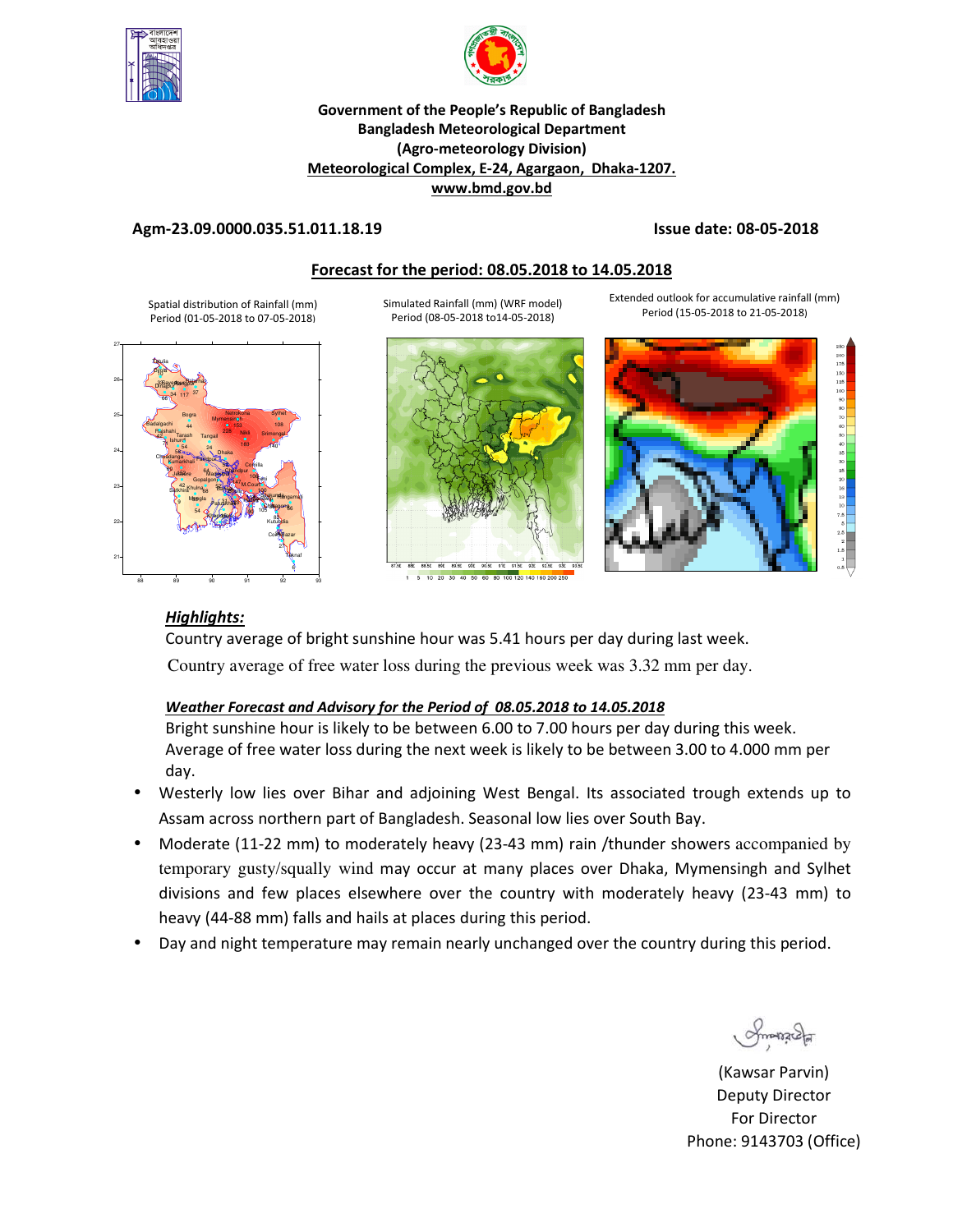#### **Short Weather description Period: 01.05.2018 to 07.05.2018** Maximum And Minimum Temperature (Range and Extreme)

| <b>Divisions</b> | range in <sup>o</sup> C | <b>Maximum temperature</b> | <b>Highest maximum</b><br>temperature in <sup>o</sup> C |      |             | Minimum temperature<br>Range in <sup>"</sup> C |                          |      |              | Lowest minimum<br>temperature in <sup>o</sup> C |                     |  |
|------------------|-------------------------|----------------------------|---------------------------------------------------------|------|-------------|------------------------------------------------|--------------------------|------|--------------|-------------------------------------------------|---------------------|--|
| <b>Dhaka</b>     | 29.0                    | °c<br>$-34.5$              | Faridipur                                               | 34.5 | $^{\circ}c$ | 19.5                                           | $\overline{\phantom{0}}$ | 27.0 | °c           | Tangail                                         | 19.5 °C             |  |
| Mymensingh       | 26.0                    | °c<br>$-33.0$              | Mymensingh                                              | 33.0 | °c          | 20.0                                           |                          | 23.5 | °c           | Mymensingh, Netrokona                           | 20.0 °C             |  |
| Chittagong       | 29.2                    | °c<br>$-35.5$              | Teknaf                                                  | 35.5 | °cı         | 19.0                                           | $\overline{\phantom{0}}$ | 27.0 | °c           | Rangamati                                       | 19.0 °C             |  |
| Sylhet           | 26.9                    | °c<br>$-33.3$              | SylhetS & Srimongal                                     | 33.3 | °c          | 18.5                                           | ٠                        | 22.8 | °c           | Srimongal                                       | 18.5 <sup>o</sup> C |  |
| Rajshahi         | 27.0                    | °c<br>$-35.0$              | Raishahi                                                | 35.0 | °c          | 18.8                                           | ٠                        | 27.4 | °c           | Raishahi                                        | 18.8 <sup>o</sup> C |  |
| Rangpur          | 26.2                    | °c<br>$-32.2$              | Rangpur                                                 | 32.2 | °c          | 18.6                                           | $\overline{\phantom{0}}$ | 24.5 | °c           | Sayedpur                                        | 18.6 °C             |  |
| Khulna           | 30.5                    | °c<br>$-35.5$              | Chuadanga                                               | 35.5 | °cl         | 19.3                                           | $\overline{\phantom{0}}$ | 28.0 | °c           | Chuadanga                                       | 19.3 °C             |  |
| <b>Barisal</b>   | 30.5                    | °c<br>$-34.1$              | Khepupara                                               | 34.1 | $^{\circ}$  | 20.5                                           | ٠                        | 28.2 | $^{\circ}$ c | Khepupara                                       | 20.5 °C             |  |

#### *Rainfall analysis* and *average temperature:-*

| Name of the       | Name of the     | Total                 | Normal                | Deviation | Total         | Average                | Average         | Average                      | Average         | Average          | Average         |
|-------------------|-----------------|-----------------------|-----------------------|-----------|---------------|------------------------|-----------------|------------------------------|-----------------|------------------|-----------------|
| <b>Divisions</b>  | <b>Stations</b> | Rainfall<br>in $(mm)$ | Rainfall<br>in $(mm)$ | in %      | Rainy<br>days | Max<br><b>Humidity</b> | M in            | M ax.<br>Humidity temp in °C | Normal<br>M ax. | M in.<br>temp in | Normal          |
|                   |                 |                       |                       |           |               | in %                   | in %            |                              | temp in<br>℃    | ۰c               | Min.            |
| <b>Dhaka</b>      | Dhaka           | 52                    | 53                    | $-2$      | 05            | 093                    | 059             | 32.3                         | 33.1            | 22.4             | temp in<br>24.1 |
|                   | Faridpur        | 64                    | 44                    | 45        | 05            | 94                     | 062             | 32.8                         | 33.7            | 22.4             | 23.7            |
|                   | Madaripur       | 52                    | 55                    | $-5$      | 03            | 097                    | 050             | 33.3                         | 33.5            | 22.6             | 24.0            |
|                   | Nikli           | 183                   | $^{\star\star}$       | $***$     | 05            | $\star\star$           | $\star\star$    | $\star\star$                 | $\star\star$    | $\star\star$     | $\star\star$    |
|                   | Tangail         | 24                    | 55                    | -56       | 03            | 094                    | 067             | 31.2                         | 33.3            | 20.3             | 23.6            |
|                   | Gopalgonj       | 68                    | $\star\star$          | $***$     | 03            | 96                     | 060             | 32.9                         | $\star\star$    | 22.8             | $\star\star$    |
| <b>Mymensingh</b> | Mymensingh      | 228                   | 57                    | 300       | 06            | 95                     | 068             | 27.8                         | 31.2            | 21.8             | 22.7            |
|                   | Netrokona       | 153                   | $\star\star$          | $***$     | 05            | 095                    | 066             | 29.1                         | $\star\star$    | 21.5             | $\star\star$    |
| Chittagong        | Chittagong      | 82                    | 51                    | 61        | 05            | $\star\star$           | $^{\star\star}$ | 32.4                         | 32.0            | 23.4             | 24.1            |
|                   | Sitakunda       | 36                    | 66                    | -45       | 03            | $\star\star$           | $^{\star\star}$ | $^{\star\star}$              | 32.2            | $^{\star\star}$  | 24.1            |
|                   | Rangamati       | 56                    | 54                    | 4         | 05            | $\star\star$           | $^{\star\star}$ | $^{\star\star}$              | 32.8            | $\star\star$     | 23.3            |
|                   | Cox'sBazar      | 27                    | 53                    | $-49$     | 4             | 090                    | 067             | 32.3                         | 32.9            | 24.9             | 24.8            |
|                   | Teknaf          | $6\overline{}$        | 39                    | $-85$     | 3             | 91                     | 056             | 33.7                         | 32.3            | 25.1             | 24.9            |
|                   | Hatiya          | 90                    | 51                    | 76        | 05            | $\star\star$           | $^{\star\star}$ | $^{\star\star}$              | 32.0            | $\star\star$     | 24.2            |
|                   | Sandw ip        | 105                   | 51                    | $***$     | 06            | 096                    | 069             | 31.1                         | 31.5            | 22.9             | 24.7            |
|                   | Kutubdia        | 34                    | 37                    | -8        | 06            | 87                     | 065             | 32.5                         | 32.5            | 24.5             | 24.9            |
|                   | Feni            | 100                   | 83                    | 20        | 06            | 95                     | 061             | 32.3                         | 32.1            | 22.7             | 23.7            |
|                   | M.Court         | 114                   | 57                    | 100       | 05            | $\star\star$           | $\star\star$    | $\star\star$                 | 32.8            | $***$            | 24.4            |
|                   | Chandpur        | 147                   | 54                    | $***$     | 04            | 094                    | 063             | 33.1                         | 32.9            | 15.8             | 23.9            |
|                   | Comilla         | 108                   | 56                    | 93        | 07            | **                     | $\star\star$    | **                           | 32.4            | $\star\star$     | 23.4            |
| Sylhet            | Sylhet          | 108                   | 127                   | $-15$     | 05            | $\star\star$           | $^{\star\star}$ | $\star\star$                 | 30.5            | $\star\star$     | 21.9            |
|                   | Srimongal       | 140                   | 85                    | 65        | 06            | 98                     | 059             | 31.3                         | 31.8            | 20.9             | 22.2            |
| Rajshahi          | Rajshahi        | 71                    | 22                    | 223       | 03            | 098                    | 066             | 32.1                         | 34.8            | 22.2             | 23.5            |
|                   | Bogra           | 44                    | 31                    | 42        | 04            | 096                    | 050             | 30.0                         | 33.0            | 21.3             | 23.4            |
|                   | Ishurdi         | 58                    | 30                    | 93        | 03            | 098                    | 056             | 32.0                         | 34.7            | 22.8             | 23.5            |
|                   | Badalgachi      | 42                    | $\star\star$          | $***$     | 03            | 97                     | 048             | 29.5                         | $^{\star\star}$ | 21.2             | $\star\star$    |
|                   | Tarash          | 54                    | $**$                  | $***$     | 03            | 099                    | 060             | 030                          | $**$            | 022              | $**$            |
| Rangpur           | Rangpur         | 117                   | 56                    | 109       | 06            | 094                    | 064             | 29.2                         | 31.1            | 21.5             | 22.3            |
|                   | Dinajpur        | 66                    | 27                    | 144       | 05            | 095                    | 064             | 29.9                         | 32.1            | 21.9             | 22.3            |
|                   | Sayedpur        | 34                    | $^{\star\star}$       | $***$     | 06            | 094                    | 065             | 29.6                         | $^{\star\star}$ | 21.2             | $\star\star$    |
|                   | Rajarhat        | 37                    | $^{\star\star}$       | $***$     | 04            | 091                    | 065             | 29.1                         | $^{\star\star}$ | 21.4             | $\star\star$    |
|                   | Tetulia         | 10                    | $^{\star\star}$       | $***$     | 04            | 094                    | 057             | 29.6                         | $^{\star\star}$ | 21.4             | $\star\star$    |
|                   | Dimla           | 33                    | $^{\star\star}$       | $***$     | 05            | 094                    | 666             | 29.3                         | $\star\star$    | 25.9             | **              |
| Khulna            | Khulna          | 33                    | 29                    | 14        | 03            | 094                    | 055             | 34.0                         | 34.5            | 21.2             | 24.6            |
|                   | Mongla          | 54                    | $^{\star\star}$       | $***$     | 04            | 95                     | 060             | 33.7                         | $^{\star\star}$ | 24.2             | $^{\star\star}$ |
|                   | Jessore         | 42                    | 33                    | 27        | 03            | 95                     | 056             | 34.1                         | 35.5            | 23               | 24.3            |
|                   | Chuadanga       | 60                    | 25                    | 140       | 02            | 095                    | 062             | 33.3                         | 36.2            | 22.7             | 24.6            |
|                   | Satkhira        | $\overline{9}$        | 27                    | $-67$     | 01            | 096                    | 045             | 33.8                         | 35.3            | 24.2             | 25.0            |
|                   | Kumarkhali      | 152                   | $\overline{**}$       | $***$     | 04            | 100                    | 057             | 32.2                         | $\star\star$    | 22.8             | $\star\star$    |
| <b>Barisal</b>    | Barisal         | 31                    | 35                    | $-11$     | 04            | 99                     | 066             | 32.6                         | 33.3            | 23               | 24.1            |
|                   | <b>Bhola</b>    | 123                   | 41                    | 200       | 06            | 097                    | 066             | 32.0                         | 32.7            | 22.0             | 24.6            |
|                   | Patuakhali      | 15                    | 41                    | -63       | 04            | 098                    | 063             | 33.5                         | 33.2            | 24.1             | 24.7            |
|                   | Khepupara       | 1                     | 34                    | $-97$     | 03            | 094                    | 062             | 33.5                         | 32.8            | 25.0             | 25.3            |

Analyses contained in this bulletin are based on preliminary \* un-checked data. \*\* Data not received. \*\*\* Data not available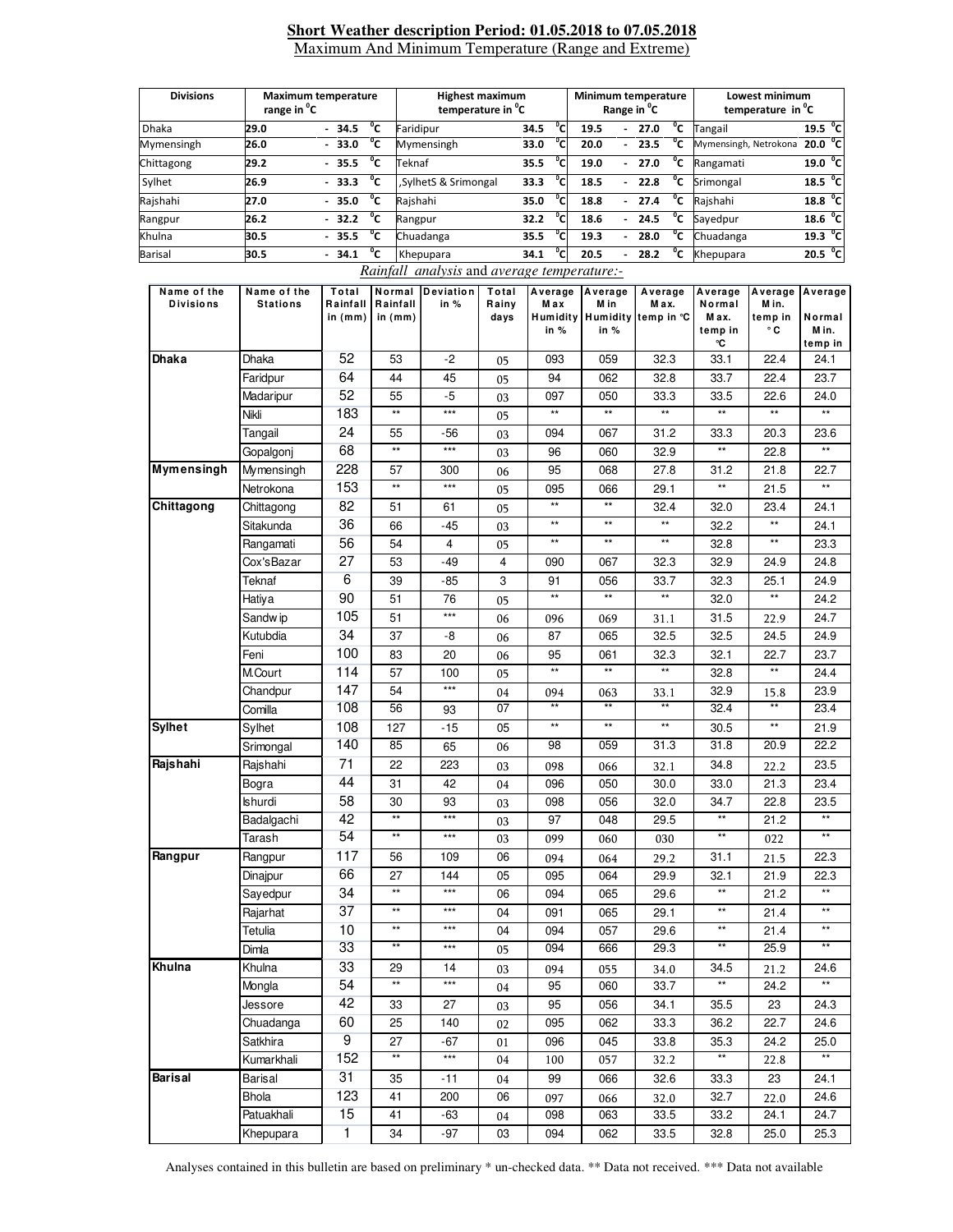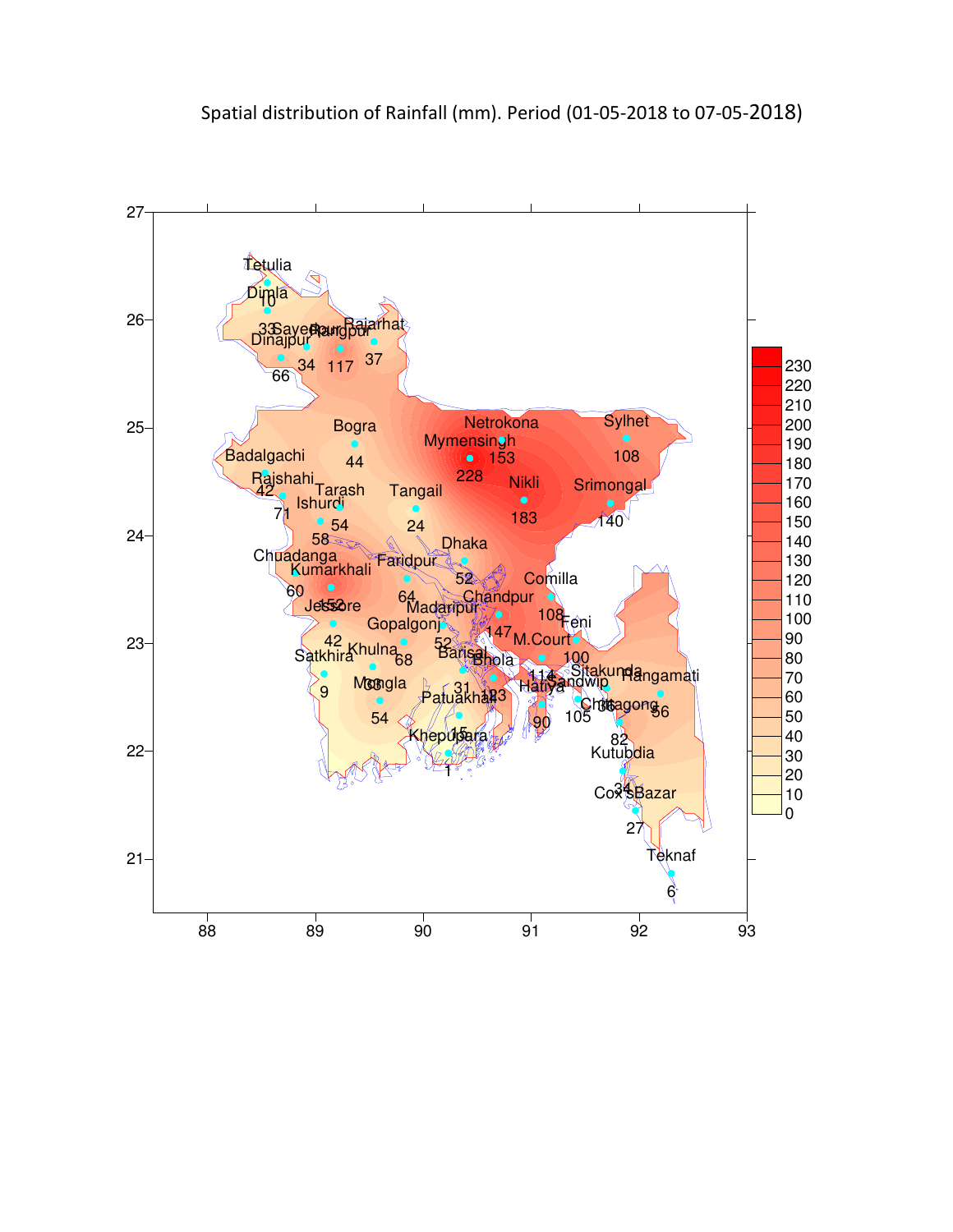



# গণপ্রজাতন্ত্রী বাংলাদেশ সরকার বাংলাদেশ আবহাওয়া অধিদপ্তর কৃষি আবহাওয়া মহাশাখা আবহাওয়া ভবন, ই-২৪, আগারগাঁও, ঢাকা-১২০৭।

## www.bmd.gov.bd

তারিখ: ০৮-০৫-২০১৮ খ্রিঃ

এজিএম-২৩.০৯.০০০০.০৩৫.৫১.০১১.১৮.১৯

Spatial distribution of Rainfall (mm)

Period (01-05-2018 to 07-05-2018)

# পর্বাভাসের সময়কাল: ০৮-০৫-২০১৮ থেকে ১৪-০৫-২০১৮

Extended outlook for accumulative rainfall (mm) Period (15-05-2018 to 21-05-2018)

Simulated Rainfall (mm) (WRF model) Period (08-05-2018 to 14-05-2018)



BRASE BOE BOLSE BIE BILSE BAE BALLES BAE BALL

1 5 10 20 30 40 50 60 80 100 120 140 160 200 250



 $\begin{array}{c} 2\,50 \\ 2\,00 \\ 1\,75 \\ 1\,50 \\ 1\,25 \\ 1\,00 \\ 90 \\ 80 \\ 70 \end{array}$ 

# প্ৰধান বৈশিষ্ট্য সমূহঃ-

গত সপ্তাহে দেশের দৈনিক উজ্জ্বল সূর্যকিরণ কালের গড় ৫.৪১ ঘন্টা ছিল । গত সপ্তাহে দেশের দৈনিক বাষ্পীভবনের গড় ৩.৩২ মিঃ মিঃ ছিল।

## আবহাওয়ার পূর্বাভাসঃ- ০৮-০৫-২০১৮ থেকে ১৪-০৫-২০১৮ ইং পর্যন্ত।

এ সপ্তাহে দৈনিক উজ্জুল সূর্য কিরণ কাল ৬.০০ থেকে ৭.০০ ঘন্টার মধ্যে থাকতে পারে ।

আগামী সপ্তাহের বাষ্পীভবনের দৈনিক গড় ৩.০০ মিঃ মিঃ থেকে ৪.০০ মিঃ মিঃ থাকতে পারে।

- পশ্চিমা লঘুচাপ বিহার ও তৎসংলগ্ন পশ্চিমবঙ্গে অবস্থান করছে। এর বর্ধিতাংশ বাংলাদেশের উত্তরাঞ্চল হয়ে আসাম  $\bullet$ পর্যন্ত বিস্তৃত রয়েছে। মৌসুমের স্বাভাবিক লঘুচাপ দক্ষিণ বঙ্গোপসাগরে অবস্থান করছে।
- এ সময়ে ঢাকা, ময়মনসিংহ ও সিলেট বিভাগের অনেক স্থানে অস্থায়ী দমকা অথবা ঝড়ো হাওয়াসহ মাঝারি (১১-২২ মিঃ মিঃ) থেকে মাঝারি ধরনের ভারী (২৩-৪৩ মিঃ মিঃ) বৃষ্টি/বজ্রবৃষ্টি হতে পারে এবং দেশের অন্যত্র কিছু কিছু স্থানে মাঝারি ধরনের ভারী (২৩-৪৩ মিঃমিঃ) থেকে ভারী (৪৪-৮৮ মিঃমিঃ) বর্ষণ ও শিলা বৃষ্টি হতে পারে।
- এ সময়ে সারাদেশের দিন ও রাতের তাপমাত্রা প্রায় অপরিবর্তিত থাকতে পারে।

Smanach

(কাওসার পারভীন) উপপরিচালক কৃষি আবহাওয়া মহাশাখা টেলিফোন: ৯১৪৩৭০৩ (অফিস)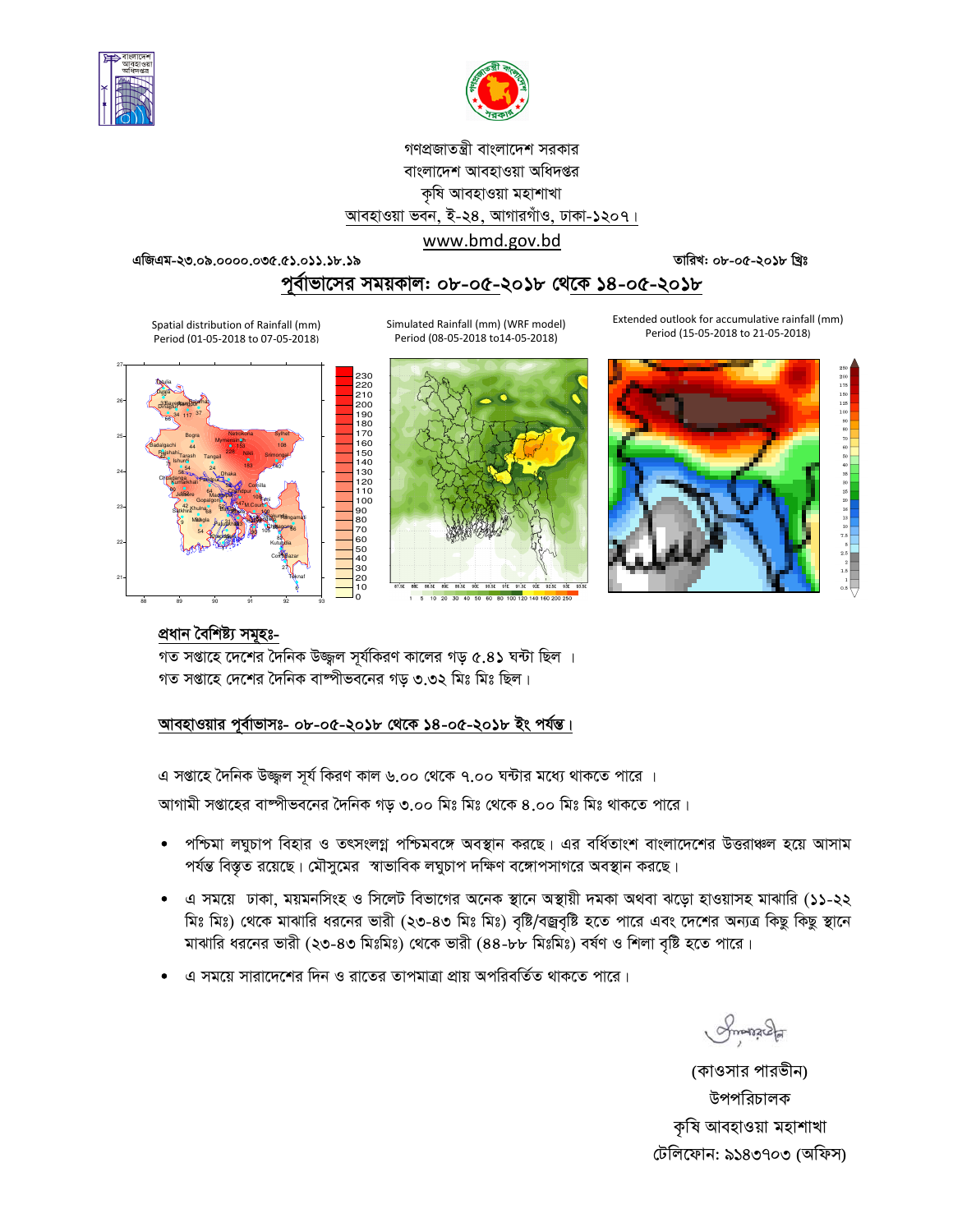# <u>সংক্ষিপ্ত আবহাওয়া বিবরণী, সময়: ০১-০৫-২০১৮ থেকে ০৭-০৫-২০১৮</u>

| বিভাগ     | সর্বোচ্চ তাপমাত্রার পরিসর।        | সৰ্বোচ্চ তাপমাত্ৰা | $^{\circ}$ সেঃ         | সর্বনিম্ন তাপমাত্রার পরিসর <sup>০</sup> সেঃ            |                | সর্বনিম তাপমাত্রা °সেঃ |                                |  |
|-----------|-----------------------------------|--------------------|------------------------|--------------------------------------------------------|----------------|------------------------|--------------------------------|--|
| ঢাকা      | $^{\circ}$ সেঃ<br>২৯.০<br>$-98.0$ | ফরিদপুর            | $^{\circ}$ সেঃ<br>৩৪.৫ | ১৯.৫<br>২৭.০<br>$\overline{\phantom{a}}$               | $^{\circ}$ সেঃ | টাঙ্গাইল               | $^{\circ}$ সেঃ<br>১৯.৫         |  |
| ময়মনসিংহ | $^{\circ}$ সেঃ<br>২৬.০<br>- ৩৩.০  | ময়মনসিংহ          | ৩৩.০<br>সেঃ            | ২৩.৫<br>২০.০<br>$\overline{\phantom{a}}$               | $^{\circ}$ সেঃ | ময়মনসিংহ, নেত্রকোনা   | $^{\circ}$ সেঃ<br>২০.০         |  |
| চউগ্ৰাম   | $^{\circ}$ সেঃ<br>২৯.২<br>$-96.0$ | টেকনাফ             | $^{\circ}$ সেঃ<br>9.90 | ২৭.০<br>১৯.০<br>$\overline{\phantom{0}}$               | $^{\circ}$ সেঃ | রাঙ্গামাটি             | $^{\circ}$ সেঃ<br>১৯.০         |  |
| সিলেট     | $^{\circ}$ সেঃ<br>২৬.৯<br>- ৩৩.৩  | সিলেট, শ্ৰীমঙ্গল   | ৩৩.৩<br>সেঃ            | ২২.৮<br>3b.6<br>$\overline{\phantom{0}}$               | $^{\circ}$ সেঃ | শ্ৰীমঙ্গল              | $^{\circ}$ সেঃ<br>3b.6         |  |
| রাজশাহী   | $^{\circ}$ সেঃ<br>- ৩৫.০<br>২৭.০  | রাজশাহী            | $^{\circ}$ সেঃ<br>৩৫.০ | $\delta b \cdot b$<br>২৭.৪<br>$\overline{\phantom{a}}$ | $^{\circ}$ সেঃ | রাজশাহী                | $^{\circ}$ সেঃ<br>$\delta b$ . |  |
| রংপুর     | $^{\circ}$ সেঃ<br>২৬.২<br>- ৩২.২  | রংপর               | ৩২.২<br>সেঃ            | ২৪.৫<br>3b.9<br>-                                      | $^{\circ}$ সেঃ | সৈয়দপর                | $^{\circ}$ সেঃ<br>১৮.৬         |  |
| খুলনা     | $^{\circ}$ সেঃ<br>$-96.0$<br>0.6  | খুলনা চয়াডাঙ্গা   | $^{\circ}$ সেঃ<br>৩৫.৫ | ২৮.০<br>১৯.৩<br>$\overline{\phantom{0}}$               | $^{\circ}$ সেঃ | চয়াডাঙ্গা             | $^{\circ}$ সেঃ<br>১৯.৩         |  |
| বরিশাল    | $^{\circ}$ সেঃ<br>- ৩৪.১<br>৩০.৫  | খেপুপাড়া          | $^{\circ}$ সেঃ<br>৩৪.১ | ২৮.২<br>২০.৫<br>$\overline{\phantom{a}}$               | $^{\circ}$ সেঃ | খেপুপাড়া              | $^{\circ}$ সেঃ<br>২০.৫         |  |

# <u> বৃষ্টিপাত বিশ্লেষন এবং স্বাভাবিক তাপমাত্ৰা:</u>

| িভাগের নাম | স্টেশনের নাম      | মেট<br>ঢ়ষ্টিপাত<br>( মিঃমিঃ ) | স্বাভা⊡িক<br>ঢ়ষ্টিপাত<br>( মিঃমিঃ ) | ্রিষ্কৃতি (%)   | মেট<br>ঢ়ষ্টিপাতে<br>র দিন | স⊔োচ্চ<br>গড়<br>আৰ্দ্ৰতা<br>( %) | সর্⊡ানিম্ন<br>আৰ্দ্ৰতা<br>( %) | গড়<br>স⊔োচ্চ<br>তাপমাত্রা<br>(টিগ্ৰী সেঃ) | গড়<br>স্বভা∏ক<br>তাপমাত্রা<br>(টিগ্রী<br>সেঃ) | স⊔নিম<br>গড়<br>তাপমাত্রা<br>(টিগ্রী<br>সেঃ) | স⊡নিম<br>স্বাভা∏ক<br>গড়<br>তাপমাত্রা (<br>চিগ্ৰীসেঃ) |
|------------|-------------------|--------------------------------|--------------------------------------|-----------------|----------------------------|-----------------------------------|--------------------------------|--------------------------------------------|------------------------------------------------|----------------------------------------------|-------------------------------------------------------|
| ঢাকা       | ঢাকা              | ৫২                             | ৫৩                                   | -২              | o¢                         | ০৯৩                               | ০৫৯                            | ৩২.৩                                       | 00.5                                           | ২২.৪                                         | ২8.১                                                  |
|            | ফরিদ <u>পুর</u>   | ৬৪                             | 88                                   | 8¢              | o¢                         | ৯৪                                | ০৬২                            | ৩২.৮                                       | ৩৩.৭                                           | ২২.৪                                         | ২৩.৭                                                  |
|            | মাদারীপুর         | ৫২                             | œ                                    | -৫              | ০৩                         | ০৯৭                               | 000                            | 0.00                                       | 0.00                                           | ২২.৬                                         | २8.०                                                  |
|            | নিকলী             | ১৮৩                            | $\ast\ast$                           | ***             | o¢                         | $\ast$ $\ast$                     | $\ast\ast$                     | $**$                                       | $\ast$ $\ast$                                  | $\ast$ $\ast$                                | $**$                                                  |
|            | টাঙ্গাইল          | ২৪                             | QG                                   | -৫৬             | ০৩                         | $\circ$ ৯৪                        | ০৬৭                            | ৩১.২                                       | 0.0                                            | ২০.৩                                         | ২৩.৬                                                  |
|            | গোপালগজ্ঞ         | ৬৮                             | $\ast$ $\ast$                        | ***             | ০৩                         | ৯৬                                | ০৬০                            | ৩২.৯                                       | **                                             | ২২.৮                                         | **                                                    |
| ময়মনসিংহ  | ময়মনসিংহ         | ২২৮                            | ৫٩                                   | ৩০০             | ০৬                         | ৯৫                                | ০৬৮                            | ২৭.৮                                       | ৩১.২                                           | ২১.৮                                         | ২২.৭                                                  |
|            | নেত্রকোনা         | ১৫৩                            | $**$                                 | ***             | o¢                         | ০৯৫                               | ০৬৬                            | ২৯.১                                       | $**$                                           | ২১.৫                                         | $**$                                                  |
| চট্টগ্ৰাম  | চট্ৰগ্ৰাম         | ৮২                             | ৫১                                   | ৬১              | o¢                         | $* *$                             | $\pm \pm$                      | ৩২. $8$                                    | ৩২.০                                           | 50.8                                         | ২৪.১                                                  |
|            | সীতাকুন্ড         | ৩৬                             | ৬৬                                   | $-80$           | ০৩                         | $\pm$ $\pm$                       | $\ast$                         | $**$                                       | ৩২.২                                           | $* *$                                        | ২৪.১                                                  |
|            | রাঙ্গামার্টি      | ৫৬                             | 68                                   | 8               | o¢                         | **                                | **                             | $**$                                       | ৩২.৮                                           | **                                           | ২৩.৩                                                  |
|            | কক্স⊔াজার         | ২৭                             | ৫৩                                   | -8৯             | 8                          | ০৯০                               | ০৬৭                            | ৩২.৩                                       | ৩২.৯                                           | ২৪.৯                                         | 28.5                                                  |
|            | টেকনাফ            | ৬                              | ৩৯                                   | $-b$ $Q$        | ৩                          | ৯১                                | ০৫৬                            | ৩৩.৭                                       | ৩২.৩                                           | ২৫.১                                         | ২৪.৯                                                  |
|            | হাতিয়া           | ৯০                             | œ۵                                   | ৭৬              | o¢                         | $\pm$ $\pm$                       | $\pm \pm$                      | $\ast$ $\ast$                              | ৩২.০                                           | $\ast$ $\ast$                                | ২৪.২                                                  |
|            | সন্দ্বীপ          | ১০৫                            | œ۵                                   | ***             | ০৬                         | ০৯৬                               | ০৬৯                            | ৩১.১                                       | 0.6                                            | ২২.৯                                         | २8.१                                                  |
|            | কুতু⊔দীয়া        | $\mathcal{O}8$                 | ৩৭                                   | -р.             | ০৬                         | ৮৭                                | ০৬৫                            | ৩২.৫                                       | ৩২.৫                                           | 28.0                                         | ২৪.৯                                                  |
|            | ফেনী              | ১০০                            | ৮৩                                   | ২০              | ০৬                         | ৯৫                                | ০৬১                            | ৩২.৩                                       | ৩২.১                                           | ২২.৭                                         | ২৩.৭                                                  |
|            | মাইজদী কোর্ট      | 558                            | ৫ ৭                                  | 500             | o¢                         | $**$                              | $**$                           | $\ast$ $\ast$                              | ৩২.৮                                           | $\ast$ $\ast$                                | 28.8                                                  |
|            | চাঁদ <u>পুর</u>   | 589                            | $^{68}$                              | ***             | $\circ 8$                  | ০৯৪                               | ০৬৩                            | ৩৩.১                                       | ৩২.৯                                           | ১৫.৮                                         | ২৩.৯                                                  |
|            | কুমিল্লা          | ১০৮                            | ৫৬                                   | ৯৩              | o٩                         | $* *$                             | $\pm \pm$                      | $* *$                                      | ৩২. $8$                                        | $\ast$ $\ast$                                | 20.8                                                  |
| সিলেট      | সিলেট             | ১০৮                            | ১২৭                                  | -26             | o¢                         | $* *$                             | $**$                           | $* *$                                      | 0.00                                           | $\ast$ $\ast$                                | ২১.৯                                                  |
|            | শ্ৰীম <u>ঙ্গল</u> | 580                            | ৮৫                                   | ৬৫              | ০৬                         | ৯৮                                | ০৫৯                            | ৩১.৩                                       | 0.5b                                           | ২০.৯                                         | ২২.২                                                  |
| রাজশাহী    | রাজশাহী           | ۹১                             | ২২                                   | ২২৩             | ০৩                         | ০৯৮                               | ০৬৬                            | ৩২.১                                       | 08.5                                           | ২২.২                                         | ২৩.৫                                                  |
|            | ⊔গুডা             | 88                             | ৩১                                   | ৪২              | 08                         | ০৯৬                               | 000                            | 0.00                                       | 0.0                                            | ২১.৩                                         | ২৩.৪                                                  |
|            | ঈশ্বরদী           | QЬ                             | ৩০                                   | ৯৩              | ০৩                         | ০৯৮                               | ০৫৬                            | ৩২.০                                       | 08.9                                           | ২২.৮                                         | ২৩.৫                                                  |
|            | ⊔দলগাছী           | ৪২                             | **                                   | ***             | ০৩                         | ৯৭                                | 08 <sub>b</sub>                | ২৯.৫                                       | $**$                                           | ২১.২                                         | **                                                    |
|            | তাড়াশ            | 68                             | **                                   | ***             | ০৩                         | ০৯৯                               | ০৬০                            | $\circ \circ \circ$                        | **                                             | ০২২                                          | $**$                                                  |
| রংপুর      | রংপুর             | 339                            | ৫৬                                   | 30 <sub>o</sub> | ০৬                         | $\circ$ ৯8                        | ০৬৪                            | ২৯.২                                       | 05.5                                           | ২১.৫                                         | ২২.৩                                                  |
|            | দিনাজপুর          | ৬৬                             | ২৭                                   | 588             | o¢                         | ০৯৫                               | ০৬৪                            | ২৯.৯                                       | ৩২.১                                           | ২১.৯                                         | ২২.৩                                                  |
|            | সৈয়দপুর          | $\mathcal{O}8$                 | $\ast$ $\ast$                        | ***             | ০৬                         | $\circ$ ನಿ8                       | ০৬৫                            | ২৯.৬                                       | **                                             | ২১.২                                         | $**$                                                  |
|            | রাজারহাট          | ৩৭                             | $**$                                 | ***             | $\circ 8$                  | ০৯১                               | ০৬৫                            | ২৯.১                                       | $**$                                           | ২১.৪                                         | **                                                    |
|            | তেতুঁলিয়া        | ১০                             | $\ast\ast$                           | ***             | $^{\circ8}$                | ০৯৪                               | ०৫৭                            | ২৯.৬                                       | $\ast$ $\ast$                                  | 25.8                                         | $**$                                                  |
|            | া⊡ মলা            | ৩৩                             | $\ast$ $\ast$                        | ***             | o¢                         | ০৯৪                               | ৬৬৬                            | ২৯.৩                                       | $\ast$ $\ast$                                  | ২৫.৯                                         | $* *$                                                 |
| খুলনা      | খুলনা             | ৩৩                             | ২৯                                   | 58              | ০৩                         | ০৯৪                               | 000                            | 08.0                                       | 08.0                                           | ২১.২                                         | ২৪.৬                                                  |
|            | মংলা              | 68                             | $\ast$ $\ast$                        | $* * *$         | $\circ$ 8                  | ৯৫                                | ০৬০                            | ৩৩.৭                                       | $**$                                           | ২৪.২                                         | $* *$                                                 |
|            | যশোর              | 82                             | ৩৩                                   | ২৭              | ০৩                         | ৯৫                                | ০৫৬                            | ৩ $8.5$                                    | 9.90                                           | ২৩                                           | ২৪.৩                                                  |
|            | চয়া⊡াঙ্গা        | ৬০                             | ২৫                                   | 580             | ০২                         | ০৯৫                               | ০৬২                            | 0.0                                        | ৩৬.২                                           | ২২.৭                                         | ২৪.৬                                                  |
|            | সাতক্ষীরা         | ৯                              | ২৭                                   | -৬৭             | ০১                         | ০৯৬                               | 080                            | 00.b                                       | 0.90                                           | ২৪.২                                         | ২৫.০                                                  |
|            | কুমারখালী         | ১৫২                            | $\ast\ast$                           | ***             | 08                         | 500                               | ०৫৭                            | ৩২.২                                       | $\ast\ast$                                     | ২২.৮                                         | $**$                                                  |
| ারিশাল     | ⊔রিশাল            | ৩১                             | ৩৫                                   | دد-             | $\circ 8$                  | ৯৯                                | ০৬৬                            | ৩২.৬                                       | ৩৩.৩                                           | ২৩                                           | ২৪.১                                                  |
|            | ভোলা              | ১২৩                            | 85                                   | ২০০             | ০৬                         | ০৯৭                               | ০৬৬                            | ৩২.০                                       | ৩২.৭                                           | ২২.০                                         | ২৪.৬                                                  |
|            | পট়য়াখালী        | ১৫                             | 85                                   | -৬৩             | $\circ 8$                  | ০৯৮                               | ০৬৩                            | 0.00                                       | ৩৩.২                                           | ২৪.১                                         | ২8.৭                                                  |
|            | খেপুপাড়া         | S                              | $\mathcal{S}^{\circ}$                | -৯৭             | ০৩                         | $\circ$ ৯8                        | ০৬২                            | 0.00                                       | ৩২.৮                                           | ২৫.০                                         | ৩.১২                                                  |